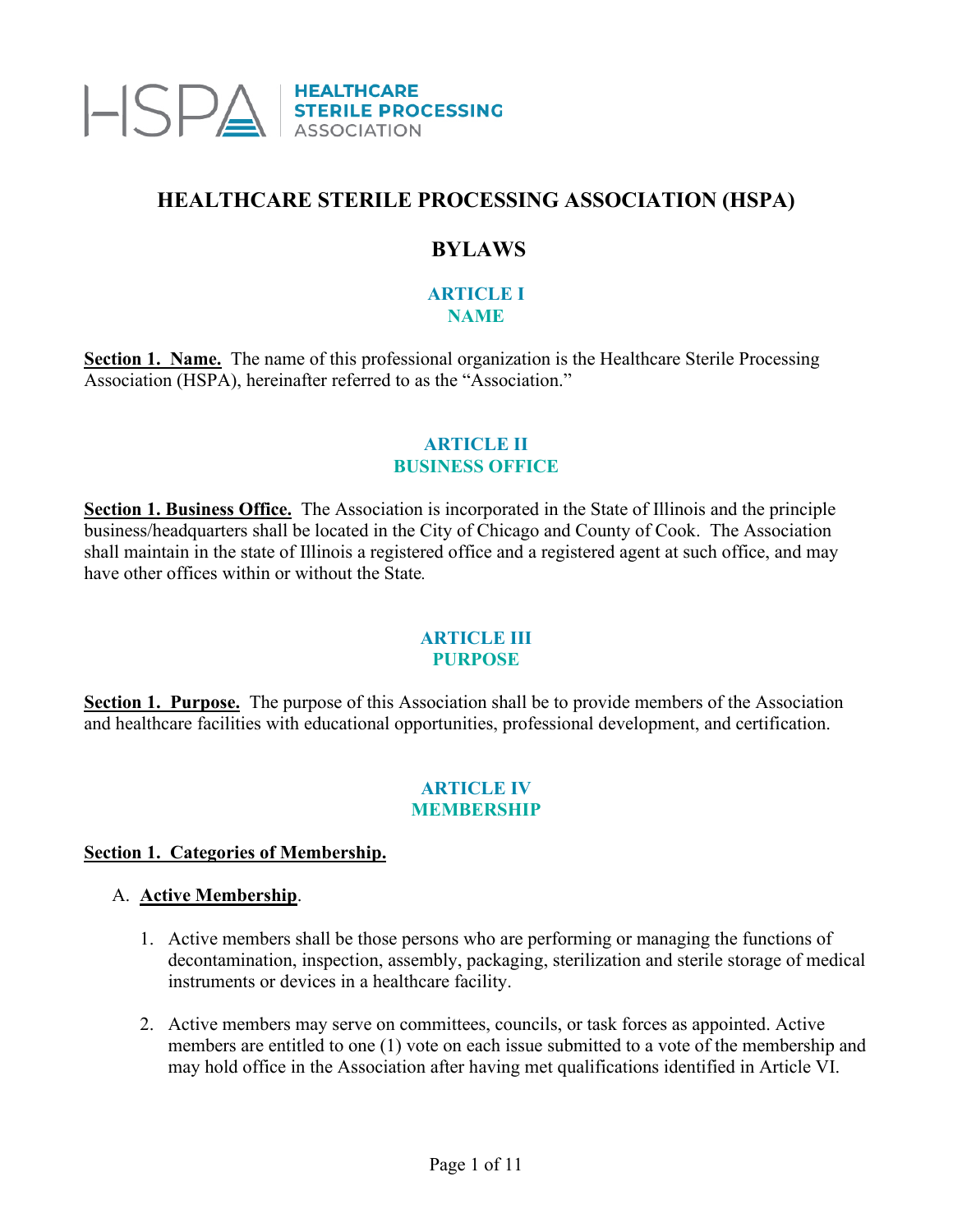## B. **Associate Membership**.

- 1. Associate members shall be those persons determined by virtue of their occupation to have an allied relationship with the Central Service Materiel Management profession and related fields.
- 2. Associate members may serve on committees, councils, or task forces as appointed. Associate members are entitled to one (1) vote on each issue submitted to a vote of the membership, but shall not serve as an officer, member of the Board of Directors or a committee, council or task force chairperson.

# C. **Non-Voting Memberships**.

- 1. *Emeritus Membership*.
	- i. Emeritus membership may be conferred by the Association upon individuals who have been members in good standing of the Association for five (5) years and who have inactive status and have rendered outstanding service to the Association. Fees and dues may be waived as determined by the Board of Directors of the Association.
	- ii. Emeritus members may not vote or serve as an officer, member of the Board of Directors or a committee, council or task force chairperson.
- 2. *Other Non-Voting Memberships*. The Board of Directors may have the authority to establish and define other non-voting categories of membership.

**Section 2. Dues.** The Board of Directors shall determine the annual membership dues.

**Section 3. Disciplinary Procedures.** Any member may be suspended or removed for cause according to the Association's Policies and Procedures Manual.

## **ARTICLE V OFFICERS**

**Section 1. Officers.** The officers of this Association are the President, President-Elect, Secretary/Treasurer, Immediate Past President and Executive Director, as an ex-officio member.

- A. **President.** The President shall be the official representative of the Association and shall preside at meetings of the Association and of the Board of Directors. The President shall:
- 1. Appoint all committee, councils, and task force members as approved by the Board of Directors except the Nominating Committee.
- 2. Serves as an ex-officio member of all committees except for the Nominating Committee.
- 3. Perform such other duties as are necessarily incident to the office of President.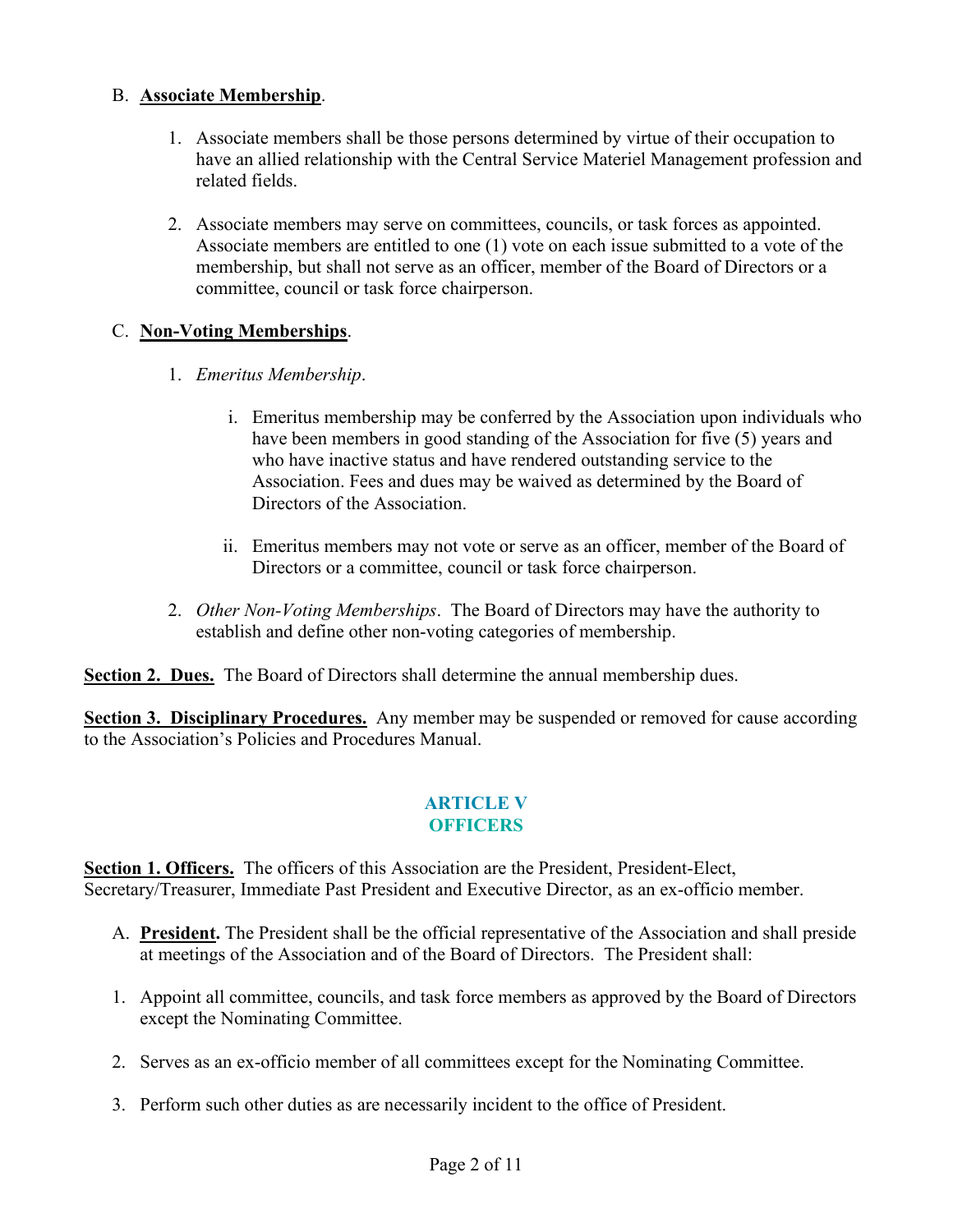B. **President-Elect**. The President-Elect shall observe, assist, and consult with the President. The President-Elect facilitates continuity in transition to the office of the President. In the absence of the President, the President-Elect shall preside over meetings of the Board of Directors.

## C. **Secretary/Treasurer.**

- 1. **Minutes of Meetings.** Meetings minutes of the Association will be taken by the Executive Director or designee with final review by the Secretary/Treasurer before distribution to the Board of Directors.
- 2. **Fiscal Affairs.** Monitors the fiscal affairs of the Association and provides reports to the Board of Directors.

# D. **Executive Director.**

- 1. **Employee.** The Executive Director is an employee of the Association accountable to the Board of Directors and given the authority to administer the Association according to policies established by the Board of Directors.
- 2. **Responsibility.** The Executive Director is responsible for the day-to-day operations of the organization which includes managing committees, councils, task forces, staff, and independent consultants as well as developing business plans in collaboration with the Board of Directors.
- 3. **Voting Power.** The Executive Director shall be a non-voting member of the Board of Directors.

# E. **Immediate Past President.**

- 1. The Immediate Past President shall observe, assist, and consult with the Board of Directors in the continuity of the Association.
- 2. The Immediate Past President shall be a non-voting member of the Board of Directors.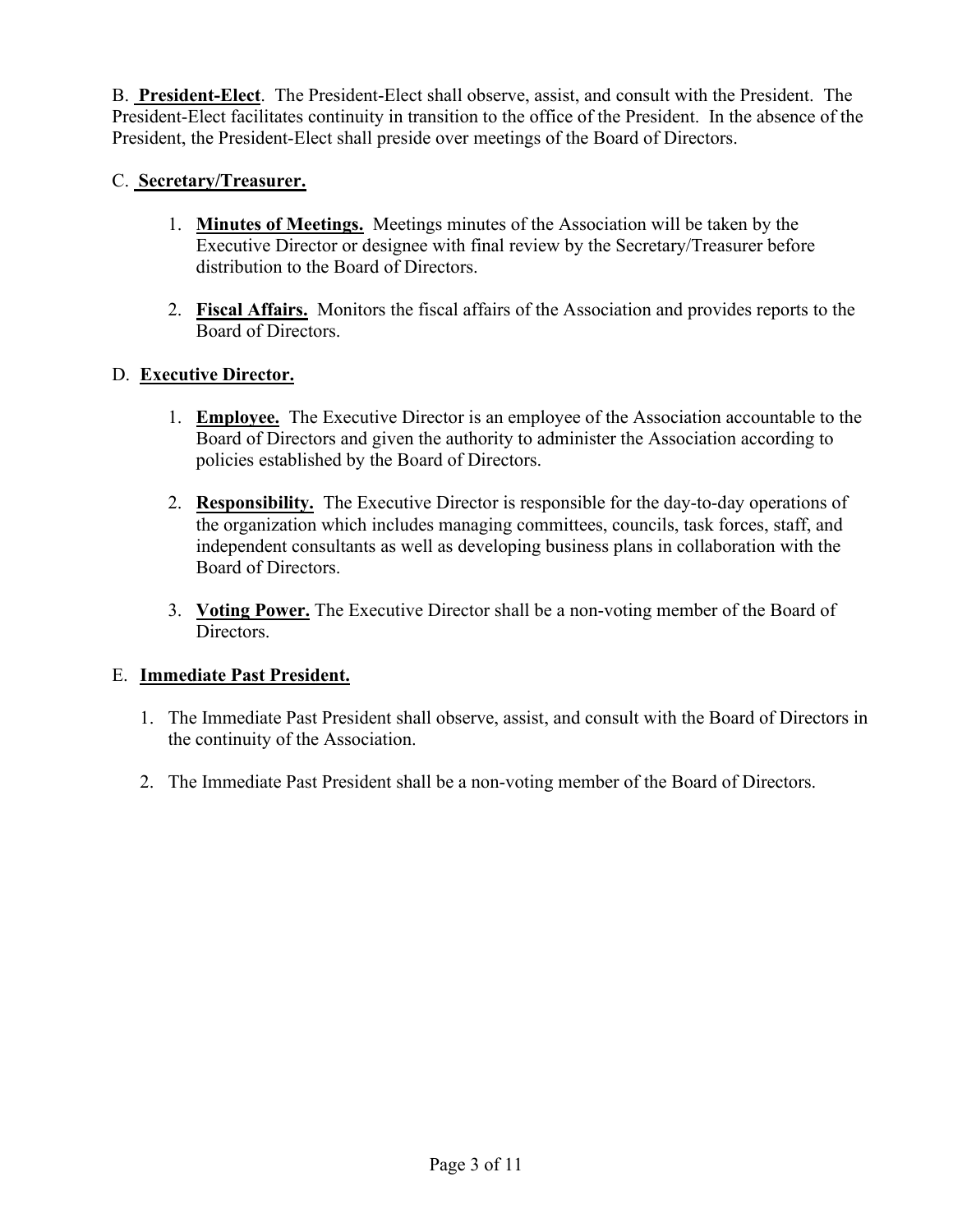#### **ARTICLE VI BOARD OF DIRECTORS**

**Section 1. Board of Directors.** The Board of Directors consists of the officers and six (6) elected Directors. The Board of Directors of the Association shall:

- A. **Policies.** Establish policies governing the affairs of the Association, as well as rules and regulations necessary to carry out the functions and intent of these bylaws.
- B. **Manage.** Have the authority, and responsibility to manage the affairs of the Association.
- C. **Voting**. Each member of the Board of Directors shall be a voting member of the Board of Directors and shall have one (1) vote on matters put before it for decisions except for the Immediate Past President and the Executive Director, neither of whom shall be a voting member of the Board of Directors.
- D. **Qualification**. Each member of the Board of Directors shall be an active member of the Association in good standing.

**Section 2. Eligibility**. Each elected member of the Board of Directors shall be subject to the following minimum qualifications while serving on the Board of Directors:

- A. **Membership in the Association.** Each member of the Board of Directors must be an active member of the Association in good standing for at least one (1) year and must maintain that status throughout his/her term of office; and
- B. **Employment Requirement**. Each member of the Board of Directors must be employed by a healthcare facility; and
- C. **Certification Requirement.** Each member of the Board of Directors must hold and maintain C.R.C.S.T. certification throughout his/her term of office.
- D. **President-Elect.** For the office of President-Elect, a candidate must have served on the Board of Directors.

## **ARTICLE VII ELECTIONS & TERMS, REMOVAL, VACANCIES**

## **Section 1. Elections & Terms.**

- A. **Elections Process.** The elections process shall be conducted according to the Association's Policies and Procedures Manual approved by the Board of Directors.
- B. **Board of Directors.** The Board of Directors of the Association shall be elected by the membership by a simple majority of the members voting.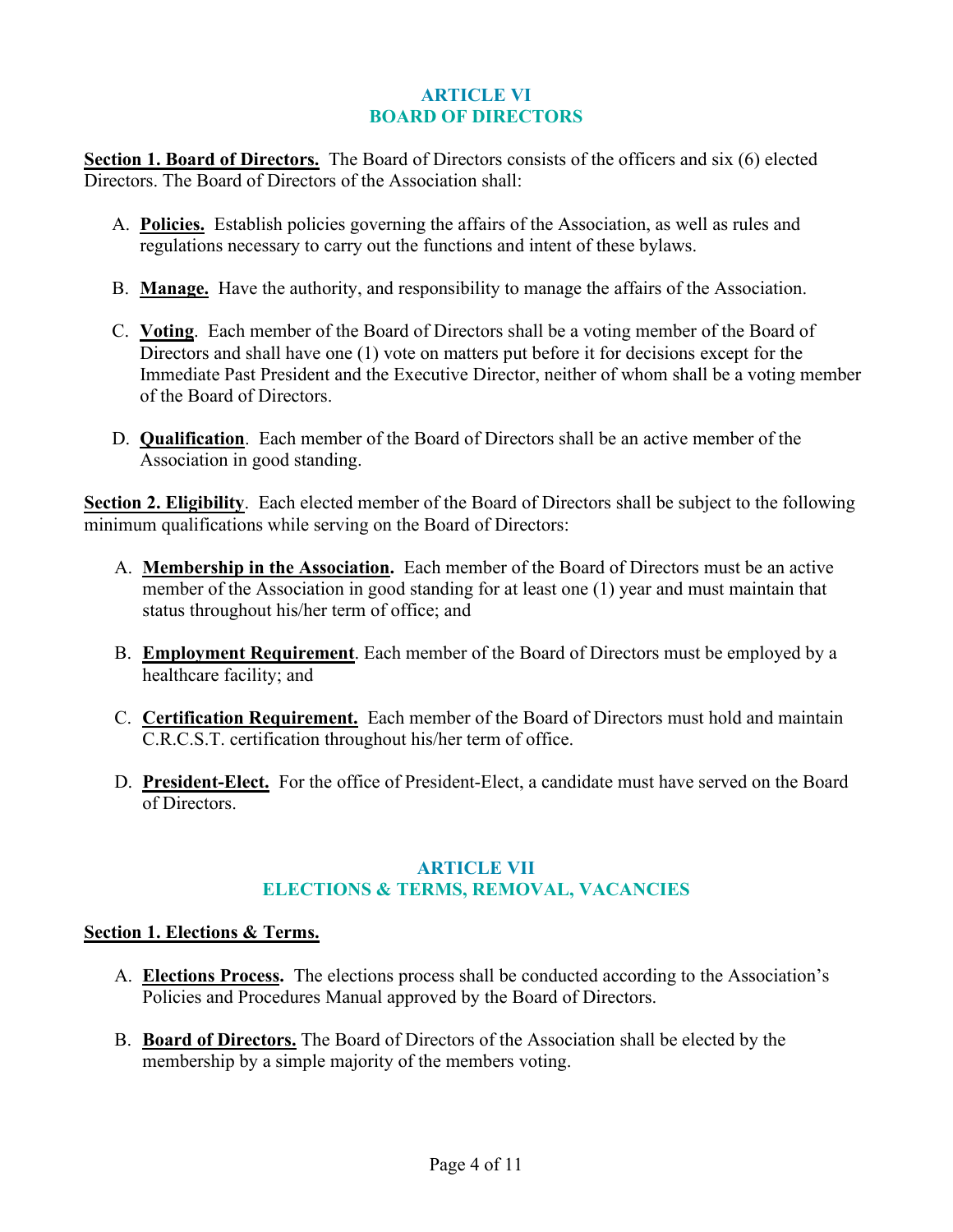# C. **President-Elect/President.**

- 1. The membership shall elect a President-Elect annually to serve for one (1) term of one (1) year.
- 2. Upon completion of this term, the President-Elect shall assume the office of President at the close of the annual conference for a term of one (1) year.

# D**. Immediate Past President.**

1. Upon completion of the term of office of President, the President shall become known as the Immediate Past President and shall serve as a non-voting member of Board of Directors. In the event that the Immediate Past President is unable to fulfill his/her term of office on the Board of Directors, the President of the Association may appoint a former Past President to fulfill the term.

2. The Immediate Past President shall assume the office at the close of the annual conference for a term of one (1) year.

## E. **Secretary/Treasurer.**

- 1. The membership shall elect a Secretary/Treasurer for a two (2) year term.
- 2. The Secretary/Treasurer shall assume the office at the close of the annual conference.
- 3. The Secretary/Treasurer shall not serve consecutive terms in office.

# F. **Directors.**

- 1. Six (6) Directors shall be elected to serve one-two (2) year term. Three (3) Directors shall be elected in even numbered years and three (3) Directors shall be elected in odd numbered years.
- 2. Directors shall assume the office at the close of the annual conference.

**Section 2. Removal.** Any member of the Board of Directors may be removed in the manner prescribed by applicable statute for cause including malfeasance of office, violation of Association bylaws, Association's Policies and Procedures Manual or any other conduct obstructing the purpose, objectives or interest of the Association.

## **Section 3. Vacancies.**

- A. Any vacancy in any office except for the office of President-Elect because of death, resignation, removal, disqualification, or otherwise, or new offices created, shall be appointed by the Board of Directors for the unexpired portion of the term.
- B. Any vacancy in the office of President-Elect because of death, resignation, removal, disqualification, or otherwise, shall be filled for the unexpired portion of the term in accordance with the Association's Policies and Procedures Manual.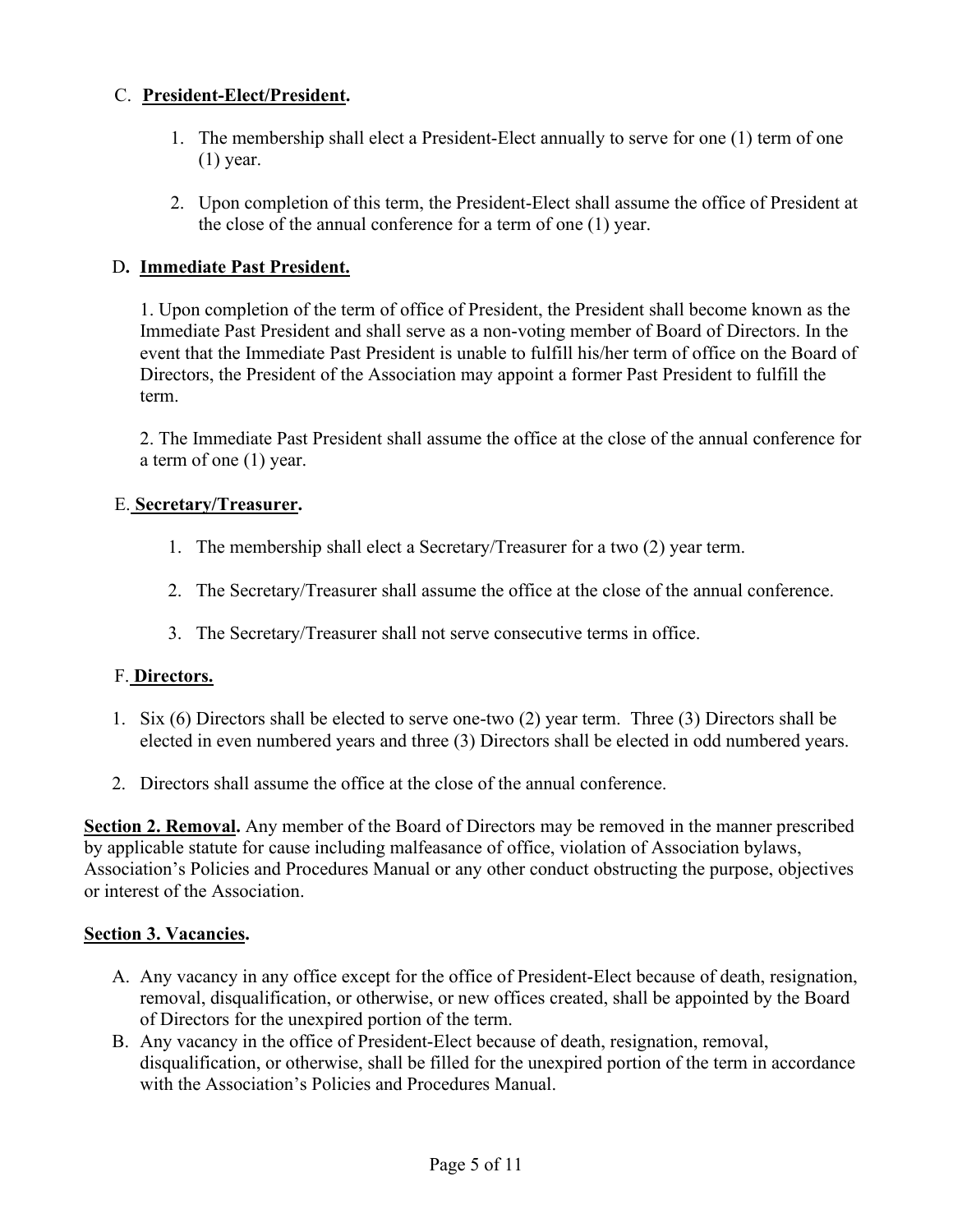## **ARTICLE VIII CHAPTERS**

**Section 1. Definition.** The term *chapter* in these bylaws shall be interpreted to mean a group of Central Service or Materiel Management professionals meeting regularly, conducting programs consistent with the objectives and bylaws of this Association.

**Section 2. Eligibility Requirements.** Chapters may be recognized if they meet the eligibility requirements outlined in the Association's Policies and Procedure Manual.

**Section 3. Chapter Representative.** The chapter should appoint or elect a Chapter Representative to serve on the Chapter Committee. If a chapter has 300 or more active members, the chapter is allowed to appoint two (2) representatives to the Chapter Committee from the same chapter.

**Section 4. Disqualification and Reinstatement**. The Association's Policies and Procedures Manual shall govern disqualification and reinstatement of chapters.

**Section 5. Debts and Obligations.** The Association shall not be liable for the debts or obligations of any Chapter, and no Chapter or shall be liable for the debts or obligations of the Association.

## **ARTICLE IX MEETINGS OF MEMBERS**

**Section 1. Annual Meeting.** One meeting of the membership shall be held annually at a time and place that shall be determined by the Board of Directors.

**Section 2. Special Meeting.** Special meetings of the membership or Board of Directors may be called by the President or any member of the Board of Directors and at the time and place that shall be determined by the Board of Directors.

**Section 3. Notice of Meetings.** Members shall receive at least ten (10) days written notice of annual meetings or special meetings. Written notice shall include electronic communications.

**Section 4. Quorum.** The voting members present at the annual meeting or special meetings constitutes a quorum. The majority of voting members of the Board of Directors present at any Board meeting constitutes a quorum.

# **Section 5. Electronic Attendance at Meetings.**

- A. **Attendance.** The Board of Directors may permit any or all directors to participate in any meeting by, or conduct the meeting through the use of, any means of communication by which all directors participating may simultaneously hear each other during the meeting. A Director participating in a meeting by this means is considered to be present in person at the meeting.
- B. **Exception.** Attendance via a teleconference telephone or similar means of electronic communication shall not include the annual meeting.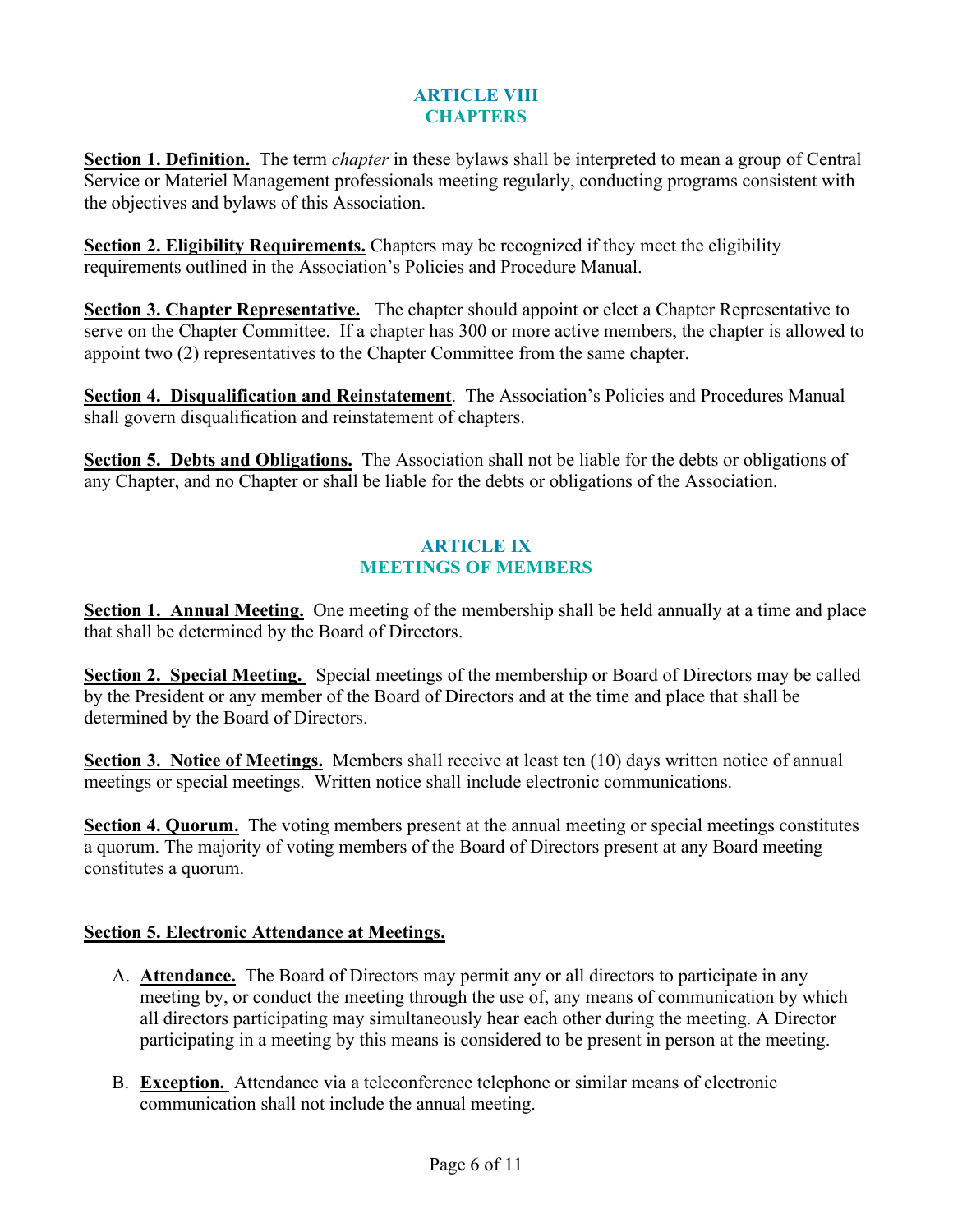## **ARTICLE X COMMITTEES, COUNCILS, TASK FORCES**

**Section 1. Establishment.** The Board of Directors may establish committees, councils, or task forces to facilitate the Association's mission and strategic plan.

**Section 2. Authority.** Committees, councils, or task forces shall only have such authority as delegated to them by the Board of Directors.

**Section 3. Quorum.** A simple majority of the members of the committees, councils, or task forces shall constitute a quorum.

**Section 4. Vacancies.** Vacancies are filled as set forth in the Association's Policies and Procedures Manual.

#### **Section 5. Nominating Committee.**

- A. **Nominating Committee.** The Board of Directors shall elect a Nominating Committee chairperson. The Nominating Committee chairperson shall select at least five active members to serve on the Nominating Committee, who will be approved and ratified by the Chapter Committee working in accordance with the Association's Policies and Procedures Manual.
- B. **Immediate Past President.** The Immediate Past President shall become a voting member of the committee for a term of one (1) year following the term of office as President. If the Immediate Past President is unable to serve, a former Past President will be appointed by the committee.

## **Section 6. Bylaws Committee.**

- A. **Purpose.** The Bylaws Committee provides for the establishment, revision, or dissolution of sections of these bylaws. The Bylaws Committee shall review these bylaws at least once a year. The Bylaws Committee may suggest changes to the bylaws to the Board of Directors.
- B. **Composition.** The Bylaws Committee shall consist of at least three (3) active members of the Association.
- C. **Changes to the Bylaws.** Members may suggest changes to the bylaws which shall be submitted to the Bylaws Committee for review. Once the suggested changes have been reviewed, the Bylaws Committee shall forward their analysis to the Board of Directors. The Board of Directors shall vote to approve or disapprove of the suggested bylaws changes. If the Board of Directors approve the suggested bylaws changes, then the bylaws are voted on by the membership of the Association.

**Section 7. Chapter Committee.** The Chapter Committee shall consist of the Chapter Representatives from all chapters. The President-Elect will serve as a member of the committee.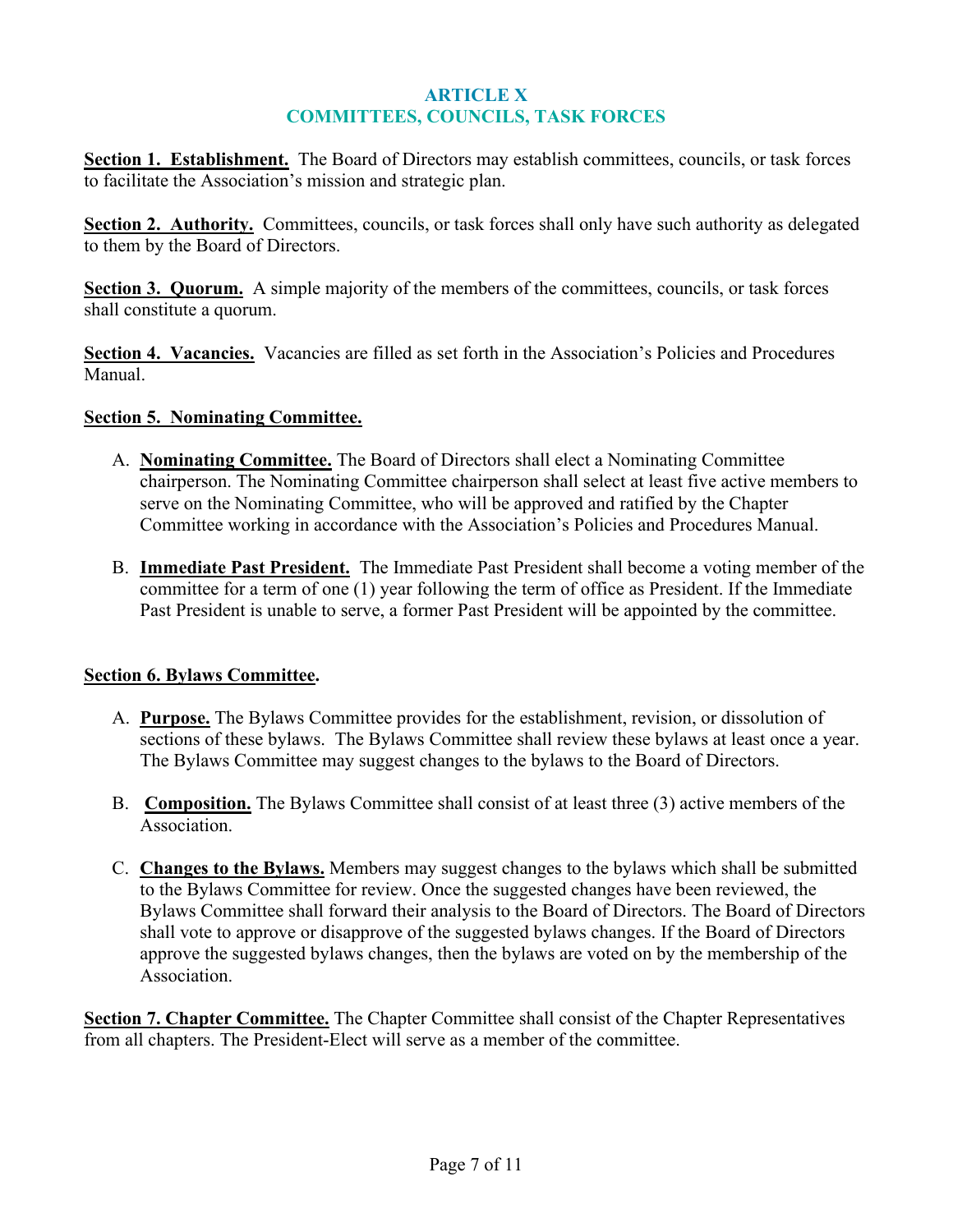## **ARTICLE XI VOTING**

**Section 1. Voting.** The following shall constitute voting parameters for the Board of Directors as defined in Article VI, Elections and Terms, Removal, Vacancies as defined in Article VII, Meetings of Members as defined in Article IX and meetings of Committees, Councils, and Task Forces as defined in Article X:

A. **Simple Majority**. A simple majority shall mean a majority in which the highest number of votes cast for any one (1) candidate, issue or item exceeds the second highest number, while not constituting an absolute majority.

**Section 2. Proxies.** Proxies are not permitted.

#### **ARTICLE XII CERTIFICATION COUNCIL**

#### **Section 1. Certification Council.**

- A. The Certification Council will oversee the establishment and maintenance of the Certification Programs for the Association in compliance with these bylaws, the Association's policies and procedures, and established accreditation standards for certification programs. The Certification Council shall serve as an independent and autonomous body within the Association having responsibility for the development, evaluation, and administration of all Certification Programs policies and procedures, examinations, and certification and recertification operations and activities. The Certification Council shall not delegate any of the foregoing responsibilities or any decisions relating to certification, including but not limited to the granting, maintaining, recertifying, expansion or reduction of the scope of any certification, and/or suspension or withdraw of any certification. All policies and procedures for the Certification Programs shall be determined by the Certification Council and reported to the Board of Directors.
- B. The Certification Council shall have sufficient and adequate resources to conduct effective and thorough certification and recertification program activities. The Certification Council may appoint committees and working groups as needed for the development of the Certification Programs. Such committees and working groups will function only in an advisory capacity to the Certification Council.
- C. The authority of the Certification Council shall be limited to that which is granted herein. The Board of Directors may choose to grant additional authority to the Certification Council as the Board of Directors in its sole discretion might deem appropriate and necessary. In the absence of the express approval of the Board of Directors, the Certification Council shall have no authority to create a budget deficit. The Certification Council shall not develop or implement education courses or certification preparation courses.
- D. The Certification Council shall be composed of at least seven (7) qualified members; the composition, selection, and qualifications of which will be identified in the Certification Program policies and procedures.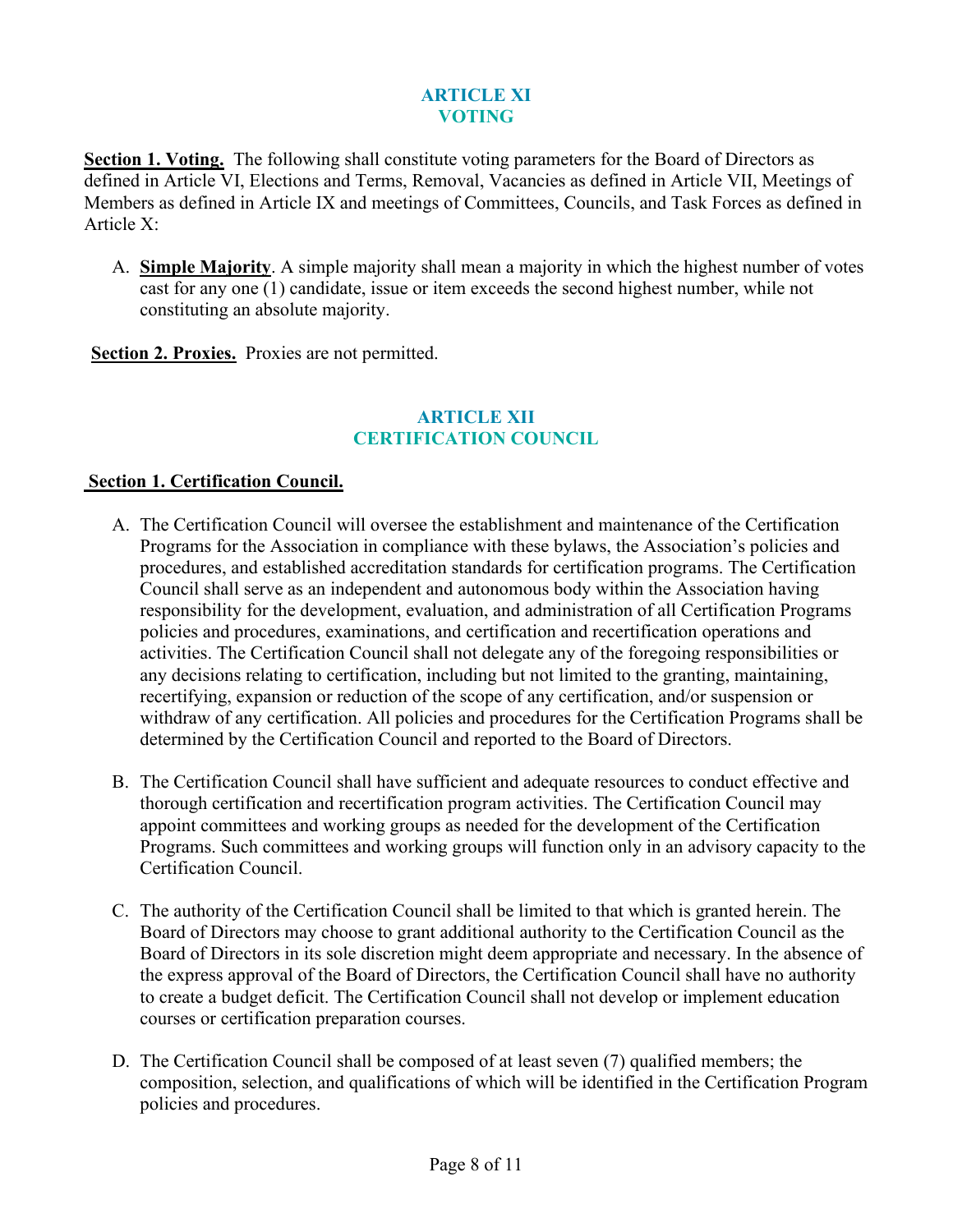## **ARTICLE XIII FINANCES**

**Section 1. Fiscal Year.** The fiscal year of the Association shall begin on the first day of January and end on the 31st day of December.

**Section 2. Contracts.** The Board of Directors may authorize any officer or officers, agent or agents of the Association, in addition to the officers so authorized by these bylaws, to enter into any contract or execute or deliver any instrument in the name of and on behalf of the Association, and such authority may be general or confined to specific instances.

**Section 3. Checks and Drafts.** All checks, drafts or other orders for the payment of money, notes or other evidence of indebtedness issued in the name of the Association, shall be signed by an officer or officers, or agent or agents of the Association and in such manner as shall be determined by resolution of the Board of Directors. In the absence of such determination by the Board of Directors, the Secretary/Treasurer of the Association shall sign such instruments.

**Section 4. Deposits.** All funds of the Association shall be deposited to the credit of the Association in such banks, trust companies or other depositories as the Board of Directors or their appointee may select.

## **ARTICLE XIV WAIVER OF NOTICE**

**Section 1. Waiver of Notice of Meetings.** Whenever any notice is required to be given under the provisions of the General Not-For-Profit Corporation Act of Illinois or under the provisions of the articles of incorporation or the bylaws of the Association, a waiver in writing signed by the person or persons entitled to such notice, whether before or after the time stated therein, shall be deemed equivalent to the giving of such notice. Attendance at any meeting shall constitute waiver of notice unless the person at the meeting objects to the holding of the meeting because proper notice was not given.

## **ARTICLE XV BONDING**

**Section 1. Bonding.** At the direction of the Board of Directors, any officer or employee of the Association shall furnish at the expense of the Association a fidelity bond, in such a sum as the Board of Directors shall prescribe.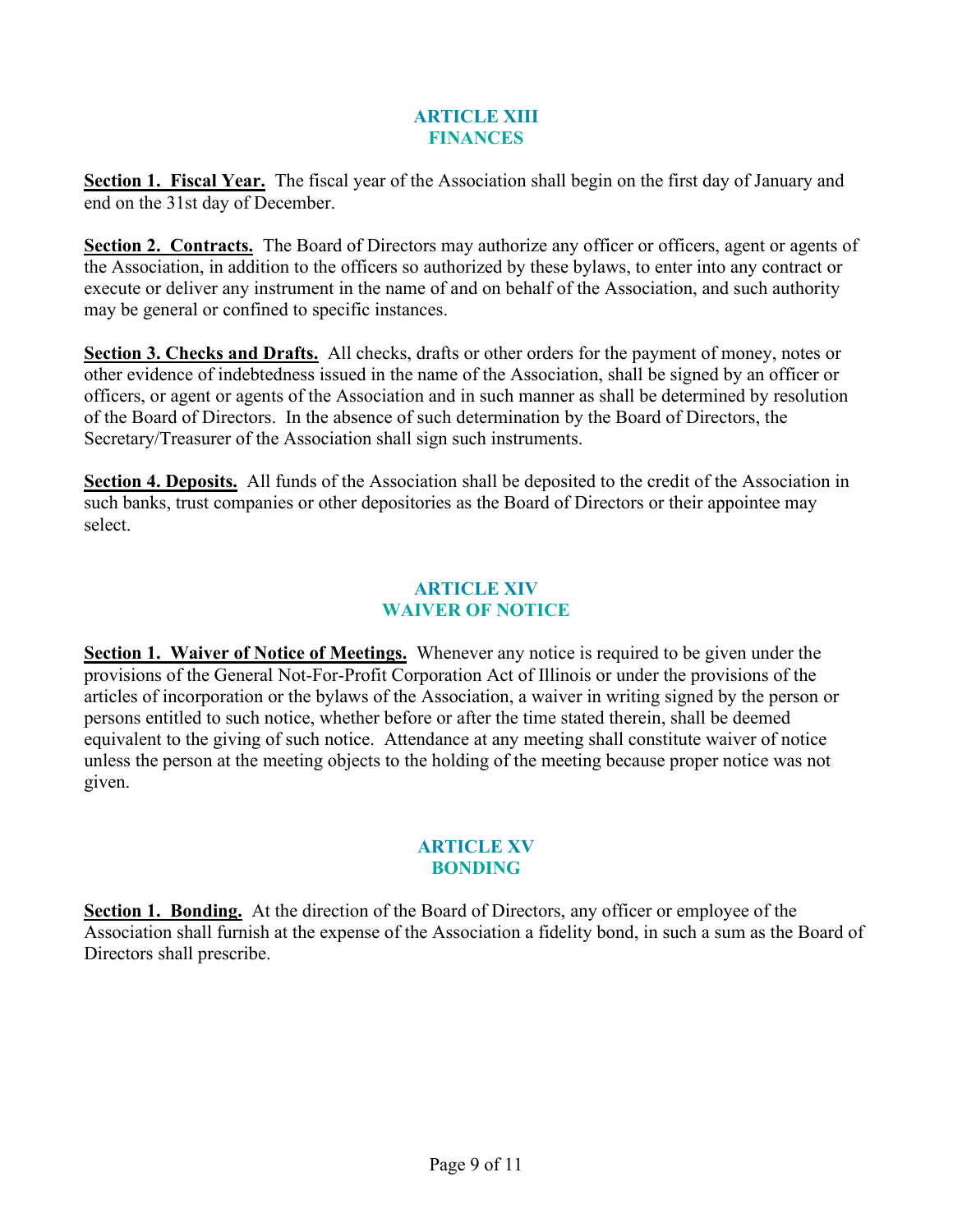#### **ARTICLE XVI PARLIAMENTARY AUTHORITY**

**Section 1. Parliamentary Authority.** The rules contained in *Robert's Rules of Order, Newly Revised*, shall govern meetings of this Association in all cases to which they are applicable and in which they are not inconsistent with these bylaws. *Sturgis Standard Code of Parliamentary Procedure* will serve as a resource to interpret *Robert's Rules of Order, Newly Revised*.

#### **ARTICLE XVII AMENDMENTS**

**Section 1. Amendments.** Upon proposal by the Board of Directors, these bylaws may be amended through a special meeting called for the purpose of amending these bylaws pursuant to a two-thirds (2/3) affirmative vote of active and associate members who are eligible to vote and return ballots either by mail or electronically.

**Section 2. Mailing.** A copy of any proposed amendments shall be mailed to the last recorded address of each eligible member at least thirty (30) days prior to the date of the special meeting when they vote for the proposed amendment to be considered.

#### **ARTICLE XVIII INDEMNIFICATION**

**Section 1. Indemnification.** This Association may, by resolution of the Board of Directors, provide for indemnification by the Association of any and all of its Directors or officers or former Directors or former officers, agents or representatives or former agents or representatives against expenses actually and necessarily incurred by them in connection with the defense of any action, suit, or proceeding, in which they or any of them are made parties, or a party, by reason of having been Directors, officers, agents or representatives of the Association, except in relation to matters as to which such Director or officer, former Director or former officer, agent or representative or former agent or representative shall be adjudged in such action, suit, or proceeding to be liable for negligence or misconduct in the performance of duty and to such matters as shall be settled by agreement predicated on the existence of such liability for negligence or misconduct.

## **ARTICLE XIX STATEMENT OF NONDISCRIMINATION**

**Section 1. Statement of Nondiscrimination.** This Association shall not discriminate against any person in the hiring of personnel, election of board members, provision of service to the public, the contracting for or purchasing of services or in any way, on the basis of race, color, sex, national origin, disabling condition, age, lifestyle or any other basis prohibited by law. This policy against discrimination includes, but is not limited to, a commitment to full compliance with Title VI of the Civil Rights Act of 1964; Section 504 of the Rehabilitation Act of 1973, and the Age Discrimination Act of 1975, and any subsequent amendments to these statutes.